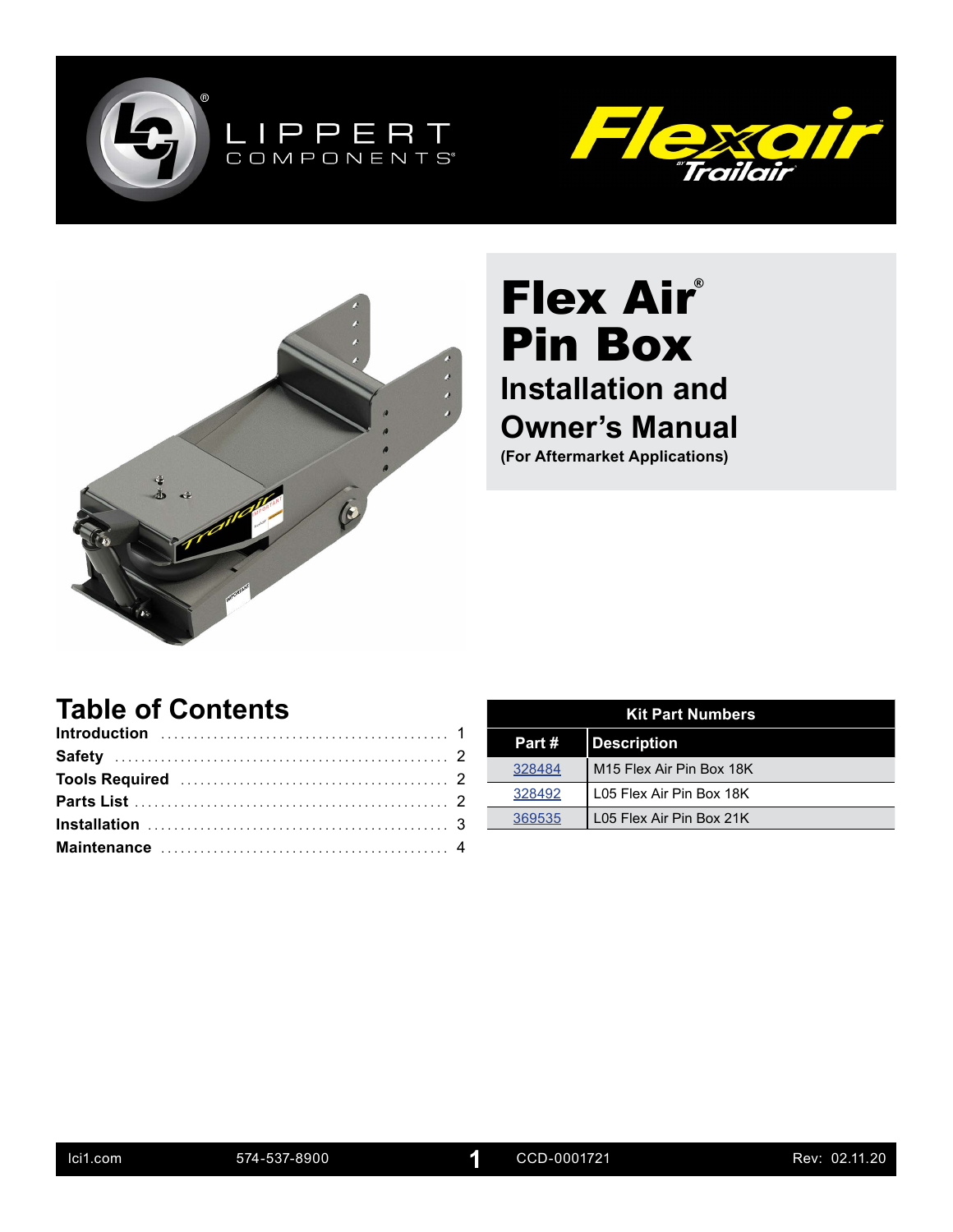<span id="page-1-0"></span>



#### Flex Air® Pin Box **Installation and Owner's Manual (For Aftermarket Applications)**

## **Introduction**

The new Flex Air® Pin Box **(Fig.1)** combines Trailair® air ride technology with the Rota-Flex® pivoting head to eliminate chucking and the vertical tug-of-war between the 5th Wheel and tow vehicle.

Additional information about this product can be obtained from **lci1.com/support** or by using the myLCI app. Replacement kits can be ordered from [https://store.lci1.](https://store.lci1.com/) [com/](https://store.lci1.com/) or by using the myLCI app.

The myLCI app is available for free on iTunes® for iPhone® and iPad® and also on Google Play™ for Android™ users.

iTunes®, iPhone® and iPad® are registered trademarks of Apple Inc.

Google Play™ and Android™ are trademarks of Google Inc.

# **Safety**

Please read and study the manual before utilizing the system. Adhere to all safety labels.

This manual provides general instructions. Many variables can change the circumstances of the instructions, i.e., the degree of difficulty, operation and ability of the individual performing the instructions. This manual cannot begin to plot out instructions for every possibility, but provides the general instructions, as necessary, for effectively interfacing with the device, product or system. Failure to correctly follow the provided instructions may result in death, serious personal injury, severe product and/or property damage, including voiding of the LCI limited warranty.

# **A WARNING**

**FAILURE TO RETRACT ALL JACKS PRIOR TO TRAVEL MAY RESULT IN SEVERE PRODUCT AND UNIT DAMAGE, INCLUDING SERIOUS PERSONAL INJURY OR DEATH TO PEOPLE AND PETS. MAKE SURE ALL JACKS ARE RETRACTED PRIOR TO TRAVEL.**

# **A CAUTION**

**FLYING DUST, DIRT AND DEBRIS CAN CAUSE SEVERE IRRITATION AND DAMAGE TO SOFT TISSUE. USE APPROPRIATE PERSONAL PROTECTIVE EQUIPMENT (PPE), SUCH AS SAFETY GLASSES, BEFORE PERFORMING BRAKE SERVICE.** 

## **Parts List**



**Fig.1**

| Letter | Part # | <b>Description</b> |
|--------|--------|--------------------|
|        | 156740 | Tank valve         |
| R      | 177223 | Oil shock          |
|        | 432404 | Air spring         |

## **Resources Required**

- 2-3 people
- Safety glasses
- Tape measure
- Air compressor
- Wrench and socket set
- Box end wrenches
- Level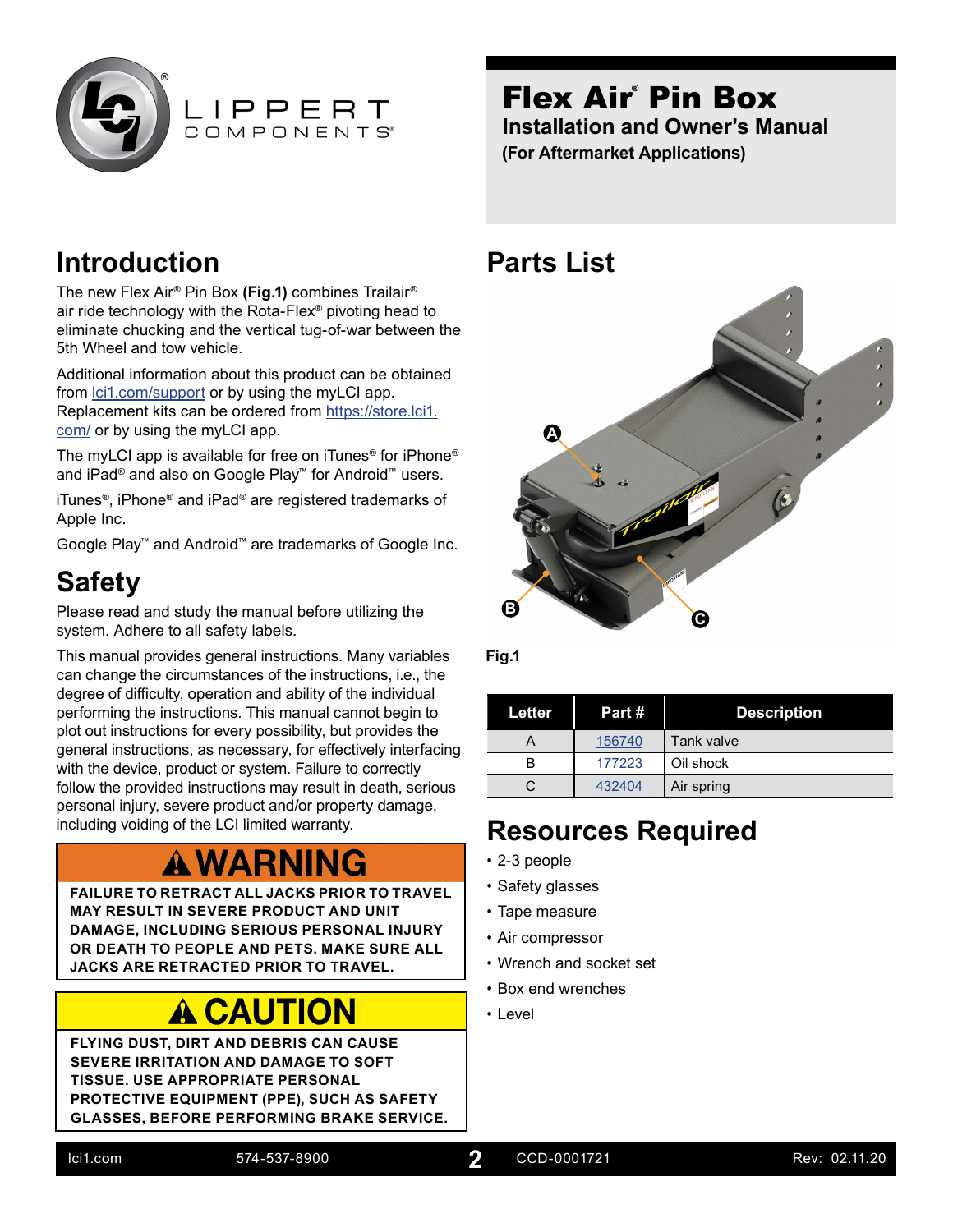<span id="page-2-0"></span>

#### Flex Air® Pin Box **Installation and Owner's Manual (For Aftermarket Applications)**

## **Installation**

## **A CAUTION**

**MOVING PARTS CAN PINCH OR CRUSH**

**NOTE:** The 5th Wheel should always be towed at a level condition. Adjustment of the pin box mounting height, the tow vehicle height or suspension adjustments may be necessary to accomplish a level towing condition. Installation of the pin box should only be performed by a certified RV technician.

**1.** Level the trailer front to back.

**2.** Measure from the ground to the bottom of the kingpin plate on the current pin box. Record this dimension as A **(Fig.2)**.



**Fig.2**

**Ground**

# **A WARNING**

**PROPERLY SUPPORT PIN BOX BEFORE REMOVING BOLTS. FAILURE TO DO SO MAY RESULT IN SEVERE PRODUCT DAMAGE, DEATH OR SERIOUS INJURY.**

**3.** Properly support the pin box assembly.

**NOTE:** The pin box assembly weighs several hundred pounds, so a minimum of two people are required to complete the removal and installation. A forklift may be used to lift the pin box into position.

- **4.** Remove fasteners that hold the original pin box in place.
- **5.** Hoist the new pin box into place.

**6.** Add 11 <sup>3</sup>/<sub>4</sub>" to dimension A. When installing the new pin box, measure from the ground up to the flat plate of the upper jaw of the pin box. Once the new pin box is aligned, that measurement should be equal to the measurement taken in step 2, plus 11 3/4" **(Dimension B, Fig.3)**.

**7.** Reinstall the bolts that held the pin box in place previously. LCI recommends using the nuts, bolts and washers that were removed previously unless they are damaged or unusable.



**Fig.3**

**Ground**

**8.** If new fasteners are required, make sure the replacement fasteners correspond in grade and diameter to those removed. Torque pin box bolts and nuts accordingly:

- **A.** Torque  $\frac{1}{2}$ " bolts to 110 ft-lbs minimum.
- **B.** Torque <sup>5</sup>/<sub>8</sub>" bolts to 160 ft-lbs minimum.
- **C.** Torque 3/4" bolts to 210 ft-lbs minimum.